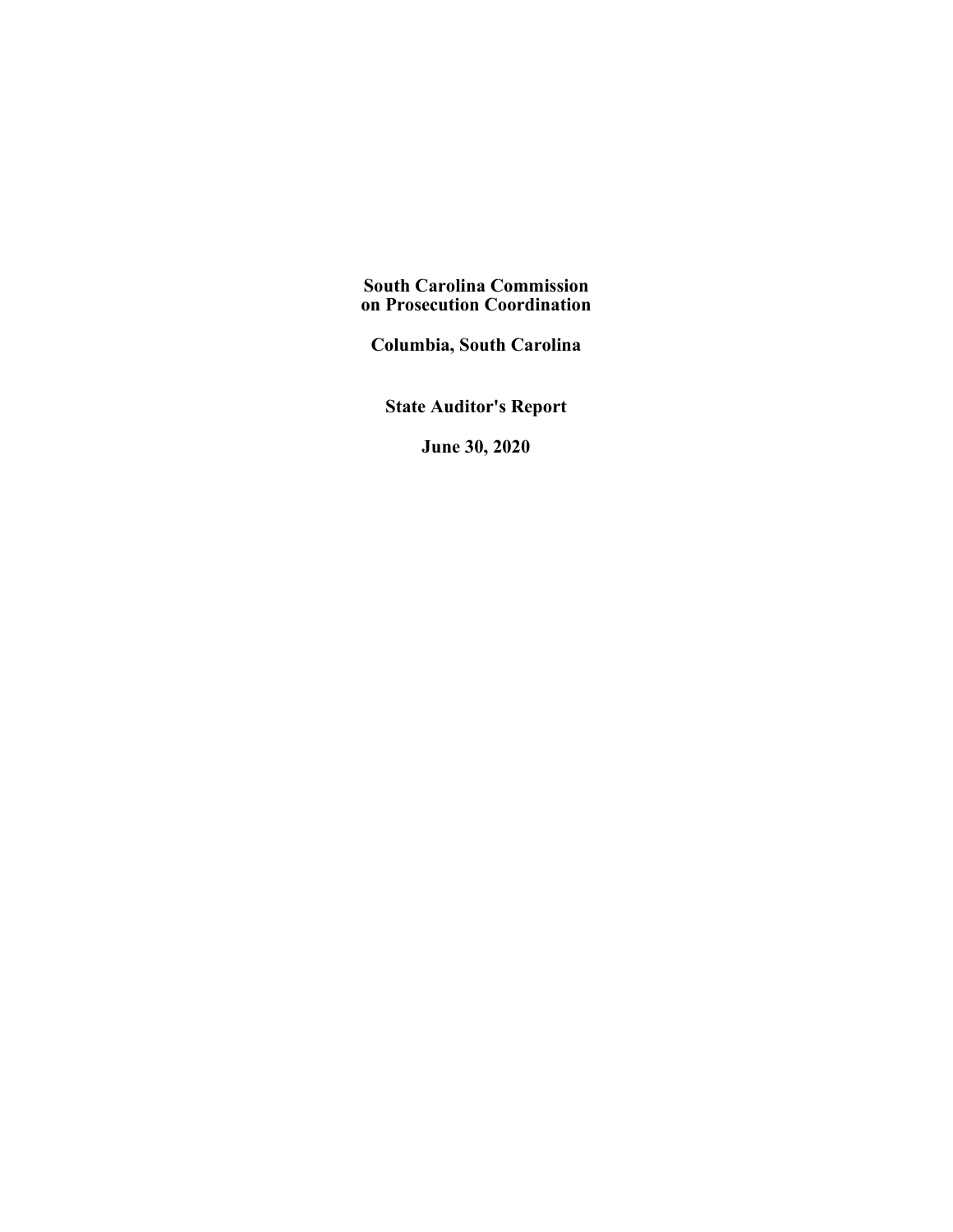

#### Independent Accountant's Report on Applying Agreed Upon Procedures

July 26, 2021

Ms. Lisa H. Catalanotto, Executive Director and Members of the Commission South Carolina Commission on Prosecution Coordination Columbia, South Carolina

We have performed the procedures described in Attachment 1 on the systems, processes and behaviors related to financial activity of the South Carolina Commission on Prosecution Coordination (the Commission) for the fiscal year ended June 30, 2020. The Commission's management is responsible for the systems, processes and behaviors related to financial activity.

The Commission's management has agreed to and acknowledged that the procedures performed are appropriate to meet the intended purpose of understanding the systems, processes and behaviors related to financial activity. This report may not be suitable for any other purpose. The procedures performed may not address all the items of interest to a user of this report and may not meet the needs of all users of this report and, as such, users are responsible for determining whether the procedures performed are appropriate for their purposes.

We were engaged by the Commission to perform this agreed-upon procedures engagement and conducted our engagement in accordance with attestation standards established by the American Institute of Certified Public Accountants. We were not engaged to and did not conduct an examination or review engagement, the objective of which would be the expression of an opinion or conclusion, respectively, on the systems, processes and behaviors related to financial activity of the Commission for the year ended June 30, 2020. Accordingly, we do not express such an opinion or conclusion. Had we performed additional procedures, other matters might have come to our attention that would have been reported to you.

The concept of materiality does not apply to findings to be reported in an agreed-upon procedures engagement. Therefore, all findings from the application of the agreed-upon procedures must be reported unless the definition of materiality is agreed to by the Commission's management. Management of the Commission has agreed that the following deficiencies will not be included in the State Auditor's Report on Applying Agreed-Upon Procedures:

- Errors of less than \$1,000 related to cash receipts and non-payroll cash disbursements transactions.
- Errors of less than \$1,000 related to reporting packages.

 $803.253.4160$ 

We are required to be independent of the Commission and to meet other ethical responsibilities, in accordance with the relevant ethical requirements related to our agreed-upon procedures engagement.

This report is intended solely for the information and use of the governing body and management of the South Carolina Commission on Prosecution Coordination, and is not intended to be, and should not be, used by anyone other than these specified parties. However, this report is a matter of public record and its distribution is not limited.

803-343-0723

George & Kennedy, III

George L. Kennedy, III, CPA State Auditor

**C**OSA.SC.GOV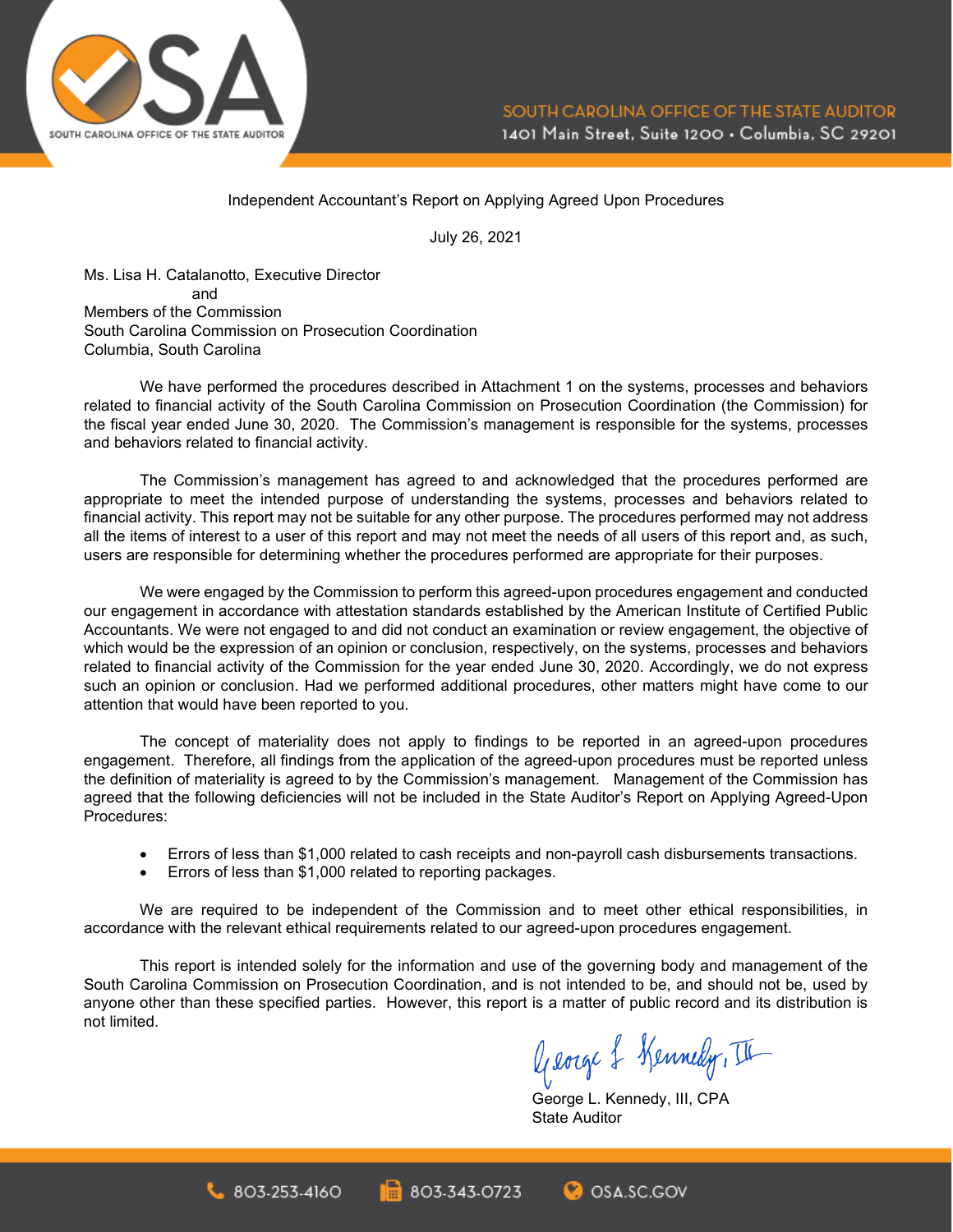### **South Carolina Office of the State Auditor Agreed-Upon Procedures – South Carolina Commission on Prosecution Coordination (E21)**

## **Cash Disbursements/Non-Payroll Expenditures**

- 1. Haphazardly select twenty non-payroll disbursements and inspect supporting documentation to determine:
	- The transaction is properly completed as required by Commission procedures; invoice(s) agree(s) with general ledger as to vendor, amount, and date.
	- All supporting documents and approvals are present and agree with the invoice.
	- The transaction is an expenditure of the Commission.
	- The transaction is properly classified in the general ledger.
	- Disbursement is recorded in the proper fiscal year.
	- Clerical accuracy.

For federally funded cash disbursements/non-payroll expenditures selected, inspect supporting documentation to determine:

• Charges are in accordance with the requirements of the program, incurred during the approved grant period, and applied uniformly to both federally assisted and other activities of the recipient.

For distributions to the Judicial Circuit Solicitors' Offices, inspect supporting documentation and:

- Recalculate payment to determine amount is distributed in accordance with State and Commission policy.
- 2. Haphazardly select five purchasing card transactions from the Office of the Comptroller General's (CG) listing of purchasing card transactions for fiscal year 2020 and inspect supporting documentation to determine:
	- The cardholder is an authorized user and individual credit limits have been properly approved in accordance with Commission policies.
	- The purchase is authorized based on the cardholder's job title/position.
	- The monthly purchase summary was submitted along with applicable receipts and signed by both the supervisor and cardholder.
	- The purchase did not exceed the single transaction limit or the individual credit limit and there was no indication of transaction splitting.

We found no exceptions as a result of the procedures.

## **Payroll**

- 3. Select all (five) employees who terminated employment during the fiscal year to determine if they were removed from the payroll in accordance with the Commission's policies and procedures, and that their last paycheck, including any leave payout, was properly calculated in accordance with applicable State law.
- 4. Haphazardly select five employees hired during the fiscal year to determine if they were added to the payroll in accordance with the Commission's policies and procedures and that their first paycheck was properly calculated in accordance with applicable State law.

We found no exceptions as a result of the procedures.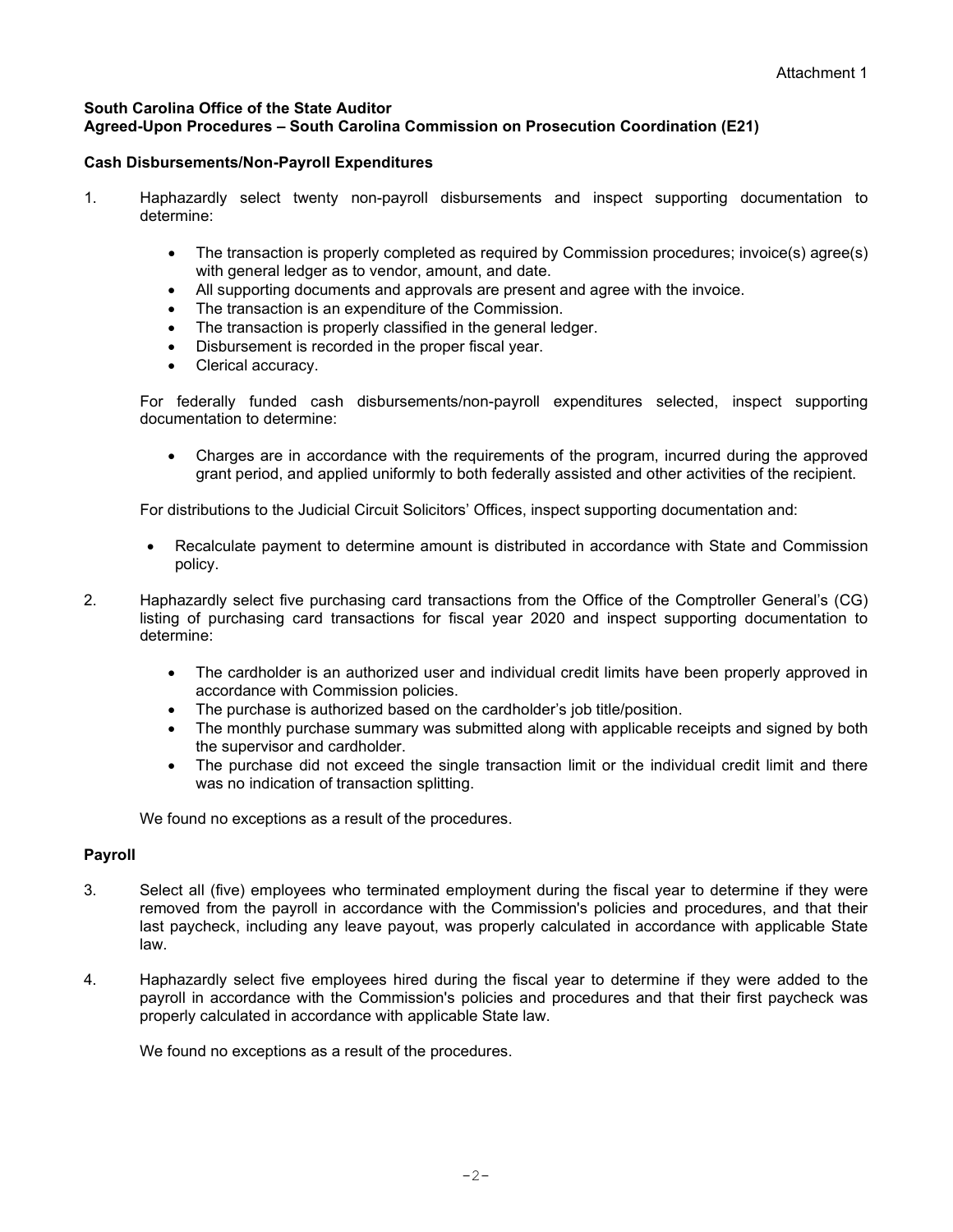#### **Journal Entries**

- 5. Haphazardly select five journal entries and inspect supporting documentation to determine:
	- Postings in the general ledger agree to supporting documentation.
	- Transaction is properly approved.
	- The purpose of the transaction.

We found no exceptions as a result of the procedures.

#### **Reporting Packages**

- 6. Obtain copies of fiscal year end reporting packages submitted to the CG. Inspect the Master Reporting Package Checklist to determine the appropriate packages were submitted by the due date established by the CG's Reporting Policies and Procedures Manual.
- 7. In addition to the procedure above, perform the following:
	- Grants and Contributions Revenue Reporting Package

Select all (three) grants and agree the reported beginning and ending fund balances, receipts, qualified expenditures, fund, grant number, and CFDA number to the South Carolina Enterprise Information System (SCEIS) general ledger and SCEIS Display Grant Master. In addition, recalculate the reported total receivables.

• Accounts Payable Reporting Package

Agree amounts to the SCEIS general ledger, SCEIS *Yearend Reporting - Prior Year Payables with Vendor* report and Commission prepared records. In addition, select all payable transactions to determine if the reported amount was properly identified, classified, and reported on the reporting package.

• Subsequent Events Questionnaire

Compare responses and any required supplemental information to the SCEIS general ledger and Commission prepared records.

We found no exceptions as a result of the procedures.

#### **Personal Property**

8. Through inquiry of management and inspection of supporting documentation, determine that an inventory of Commission property, excluding expendables, was completed during the fiscal year as required by South Carolina Code of Laws Section 10-1-140.

We found no exceptions as a result of the procedures.

## **Appropriation Act Provisos**

- 9. Through inquiry of management and inspection of supporting documentation, determine that the Commission complied with Proviso 118.16 of the fiscal year 2020 Appropriation Act regarding nonrecurring revenue received during the fiscal year.
- 10. Determine compliance with Commission-specific state provisos (60.3 Judicial Circuits State Support, 60.6 – Solicitors Victim/Witness Assistance Programs, 60.7 – CDV Prosecution, 60.9 – DUI Prosecution, and 60.12 – Summary Court Domestic Violence Fund Distribution) by inquiring with management and observing supporting documentation, where applicable.

We found no exceptions as a result of the procedures.